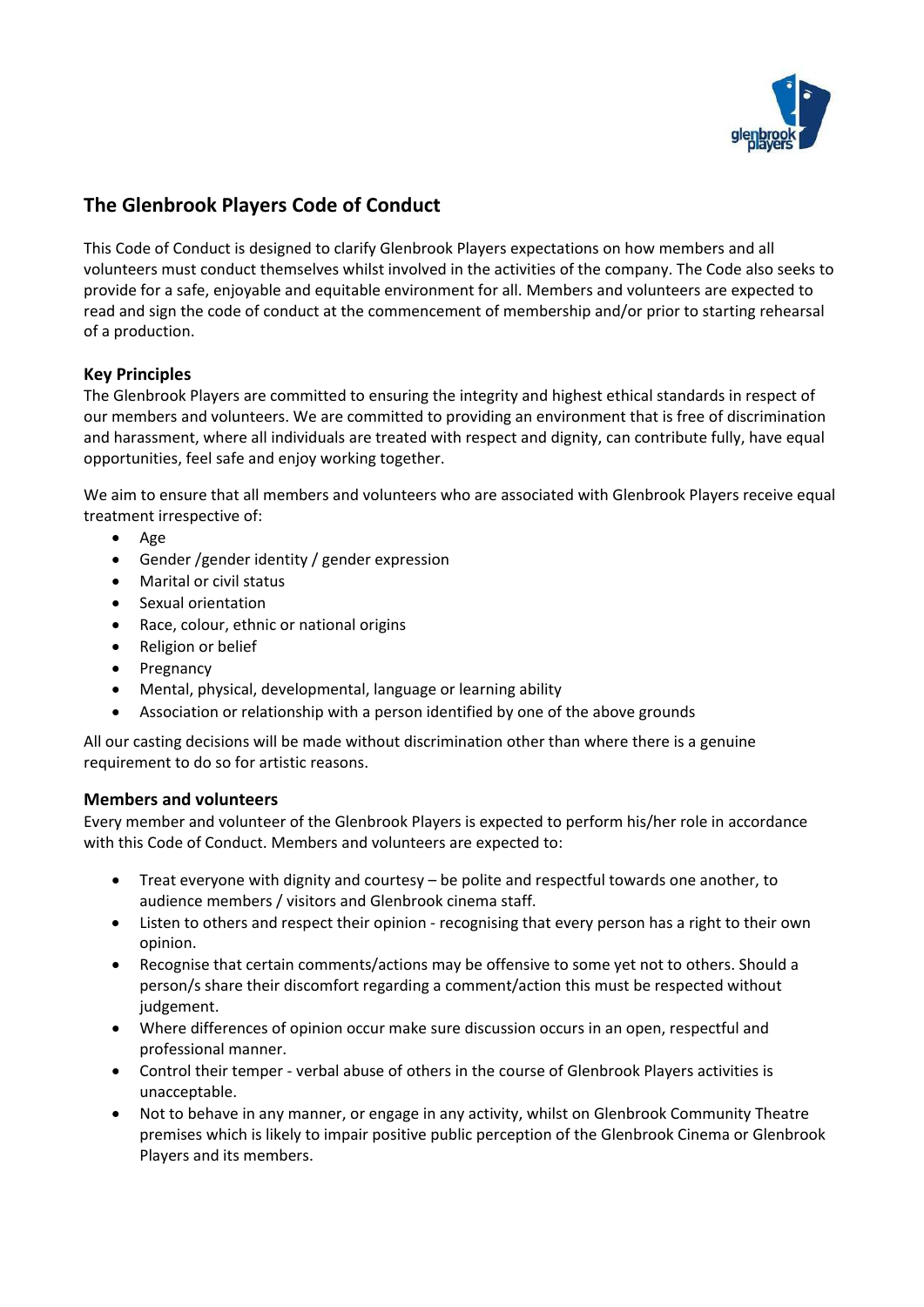

- Be respectful of the Theatre premises and all properties belonging Glenbrook Players and the Glenbrook Cinema.
- Honour all commitments they have made to Glenbrook Players activities.

# **During Productions**

#### *Performers and production staff are encouraged to:*

- Abide by the policies and practices outlined in the Standard Operating Procedures (SOP's) relevant to their role.
- Abide by the principles of theatre etiquette,
- Commit wholeheartedly to the production, rehearsals and activities.
- Co-operate with the director, all members of the production team and fellow cast members this includes being punctual to all rehearsals and performances.
- Respect the lines of communication outlined by the Director and Stage Manager in relation to a grievance or their inability to meet a commitment.
- Respect the vision of and instructions given by the director if there is a difference of opinion on a director's instruction discuss it with the director privately unless invited to openly discuss. Those not involved should keep their opinion to themselves unless invited to share.
- Work equally for yourself and the production Glenbrook Players is an ensemble group and as such each member involved in a production is expected, regardless of their role, to take part in "bump in and bump out", tidying and cleaning of all areas of the theatre as required.
- Respect and care for the property / equipment involved in the production returning each to the appropriate place after use. Each cast member is responsible for looking after their own costumes and keeping the dressing rooms neat and tidy.

#### *The Director is encouraged to:*

- Abide by the policies and practices outlined in the Standard Operating Procedures (SOP's) relevant to their role.
- Be reasonable in their demands on performers' time, energy and enthusiasm. Remember that they have other interests and demands on their time.
- With the assistance of the Stage manager teach the cast the principles of theatre etiquette and stage craft (particularly new members).
- Establish a clear line of communication between themselves, cast and production crew ensure cast members know who to go to for what.
- Communicate to the production manager/committee as required.

#### **Health and Safety**

Everyone has the right to participate in an environment that is physically and emotionally safe. Members and volunteers will follow the safety guidelines advised by the Glenbrook cinema management as well any specific guidelines necessary for the respective production.

Members and volunteers are asked to take responsibility for their own health and safety, ensuring that their actions do not risk the health and safety of others. This includes:

- Observing and taking care of the environment around them when in the workshop, dressing rooms, auditorium and on the stage.
- Careful handling of technical equipment, particularly electrical equipment: this should ONLY be done by those (or under the supervision of those) skilled to do so.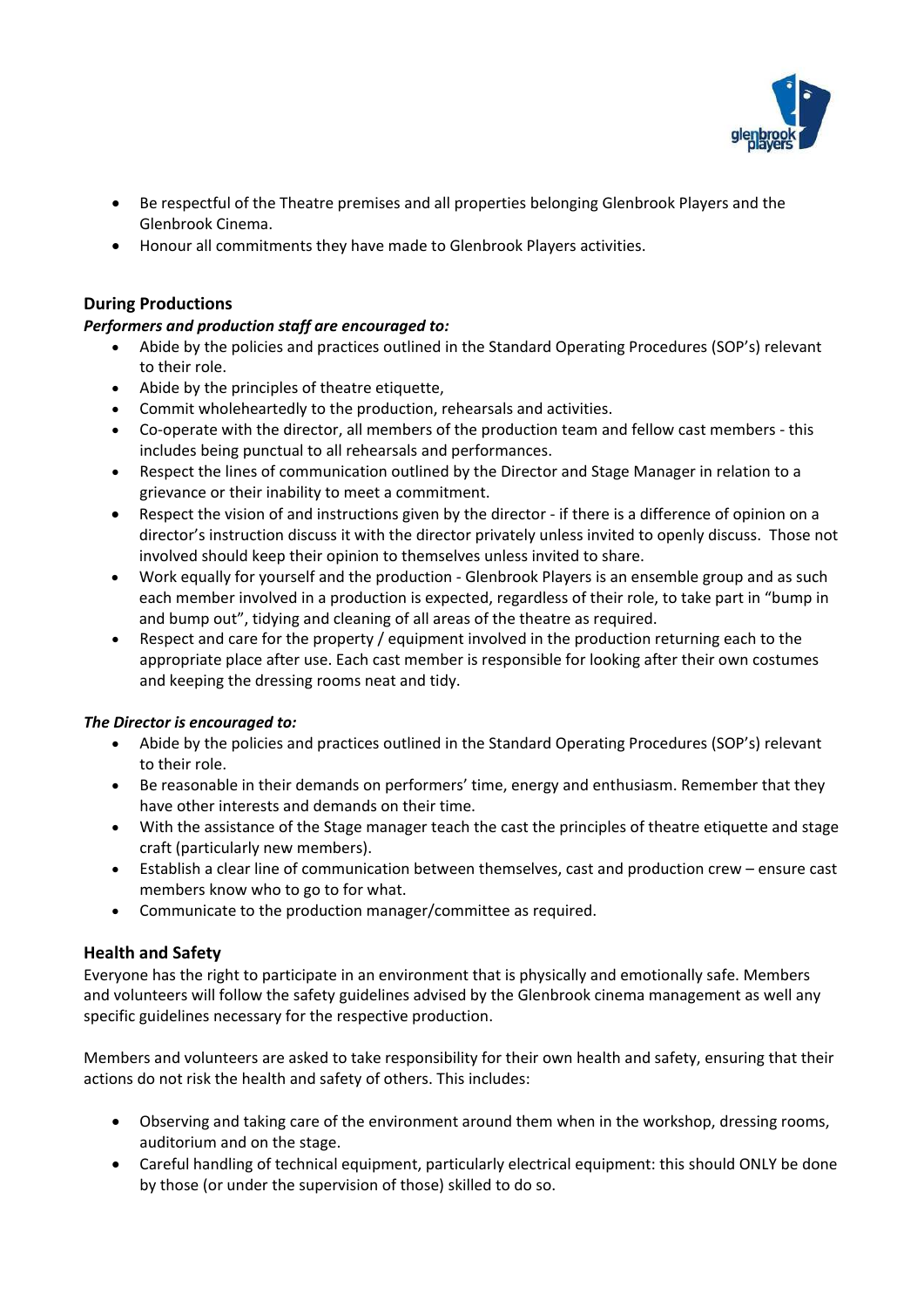

- Reporting all hazards, accidents or injuries to the Production Manager/Director during a production or a committee member outside of production times.
- Prohibition of consumption of illegal or prohibited drugs by members or volunteers while performing duties with the Glenbrook Players.
- The responsible consumption of alcohol
	- $\circ$  alcohol will ONLY be consumed at times designated by the committee in relation to a production and by those over the age of 18 years.
	- o Members of the cast and crew will NOT be permitted to consume alcohol before or during a performance.

In the context of this provision, anyone exhibiting signs of being intoxicated or under the influence of alcohol, or an illegal or prohibited drug will be prevented from commencing, recommencing or continuing their activity.

## **The Glenbrook Players will NOT tolerate.**

- *Discrimination of any kind*. Discrimination is any practice which reflects an assumption of the superiority of a group or individual over another.
- *Bullying behaviours of any kind.* Bullying behaviours can be physical and psychological, and can include insults, degrading or humiliating remarks, intimidation, aggressive behaviour or threat of assault.
- *Sexual harassment* which includes any unwanted or uninvited behaviour of a sexual nature which makes a person feel humiliated, intimidated or offended. This can include unwanted physical touching, as well as spoken harassment, and is defined by the individual upon which it is enacted
- *Unwanted comments* made about a persons' body, clothing, weight, or any physical attributes
- *Inappropriate physical contact* if in doubt, don't do it. If someone pulls away or asks you to stop then stop straight away. Remember that hugging and touching can imply a sense of intimacy that may not be shared by all.

#### **Grievance procedure**

Where a member/volunteer feels this code has been breached, has a grievance or feels they have been unfairly treated they are encouraged to raise this issue with any of the person/s below for immediate and confidential assistance:

- 1) Director, stage manager or production manager,
- 2) President or Secretary or
- 3) Any member of the committee if the above options are inappropriate.

Where a person does not feel comfortable approaching one of the above in person or by phone, they may email the Secretary (secretary@glenbrookplayers.com.au).

Directors/stage managers/production managers are required to confidentially report to the committee when a complaint has been made. All complaints will be taken seriously. Where a breach is determined the offending member may be counselled with a warning or asked to leave the production /activity or the membership depending on the scale of the breach.